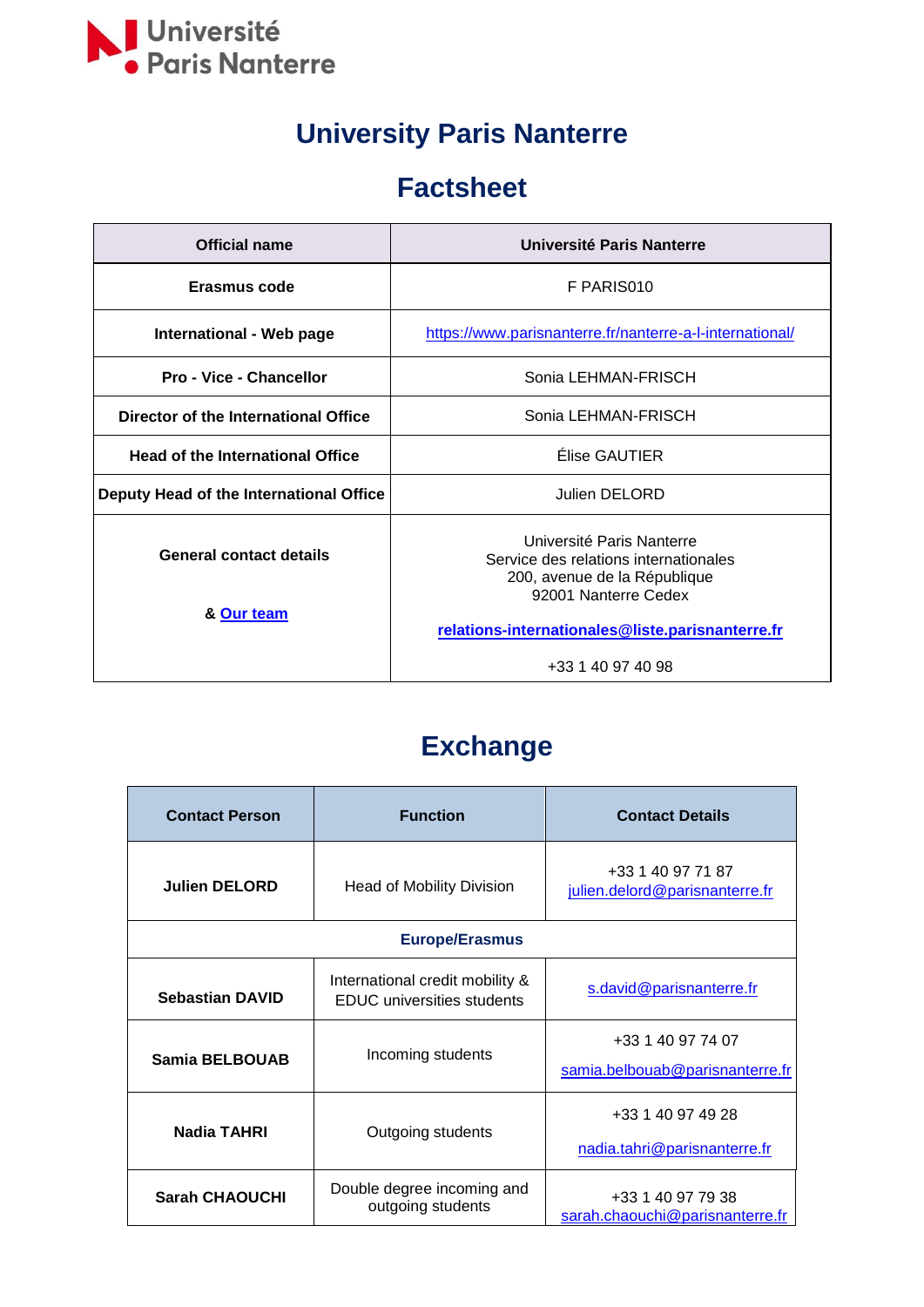

| <b>Americas, Russia and Africa</b> |                                   |                                               |
|------------------------------------|-----------------------------------|-----------------------------------------------|
| <b>Valentin ZERO</b>               | Incoming and Outgoing<br>students | +33 1 40 97 59 71<br>v.zero@parisnanterre.fr  |
| <b>Asia and Middle-East</b>        |                                   |                                               |
| <b>Shuyan HAN BENOIT</b>           | Incoming and Outgoing<br>students | +33 1 40 97 58 69<br>sbenoit@parisnanterre.fr |

## **International Cooperation**

| <b>Agreements</b>                                                                                    |  |  |
|------------------------------------------------------------------------------------------------------|--|--|
| Americas / Russia / Africa :<br>Pierre-Yves TOURPIN - pytourpin@parisnanterre.fr - +33 1 40 97 49 80 |  |  |
| Asia / Middle-East :<br>Shuyan HAN-BENOIT - shuyan.benoit@parisnanterre.fr - +33 1 40 97 58 69       |  |  |
| Europe : Julien DELORD - julien.delord@parisnanterre.fr - +33 1 40 97 71 87                          |  |  |
| <b>European Projects</b>                                                                             |  |  |
| Jennifer MAJOR - jennifer.major@parisnanterre.fr - +33 1 40 97 72 90                                 |  |  |
| Antoine BEILLEVAIRE - antoine.beillevaire@parisnanterre.fr - +33 1 40 97 50 72                       |  |  |

#### **Useful Information**

|                   | 1 <sup>st</sup> semester                                                                          |
|-------------------|---------------------------------------------------------------------------------------------------|
|                   | Beginning of classes: September 21                                                                |
|                   | Examinations: December 14 to 19 and January 4 to January 9                                        |
|                   | 2 <sup>nd</sup> semester                                                                          |
| Academic calendar | Beginning of classes: January 11                                                                  |
| 2020/2021         | Examinations: April 26 to May 12                                                                  |
|                   | Resit examinations : June 07 to June 19                                                           |
|                   | The calendar for the year 2021/2022 is not yet available but it will be<br>approximately the same |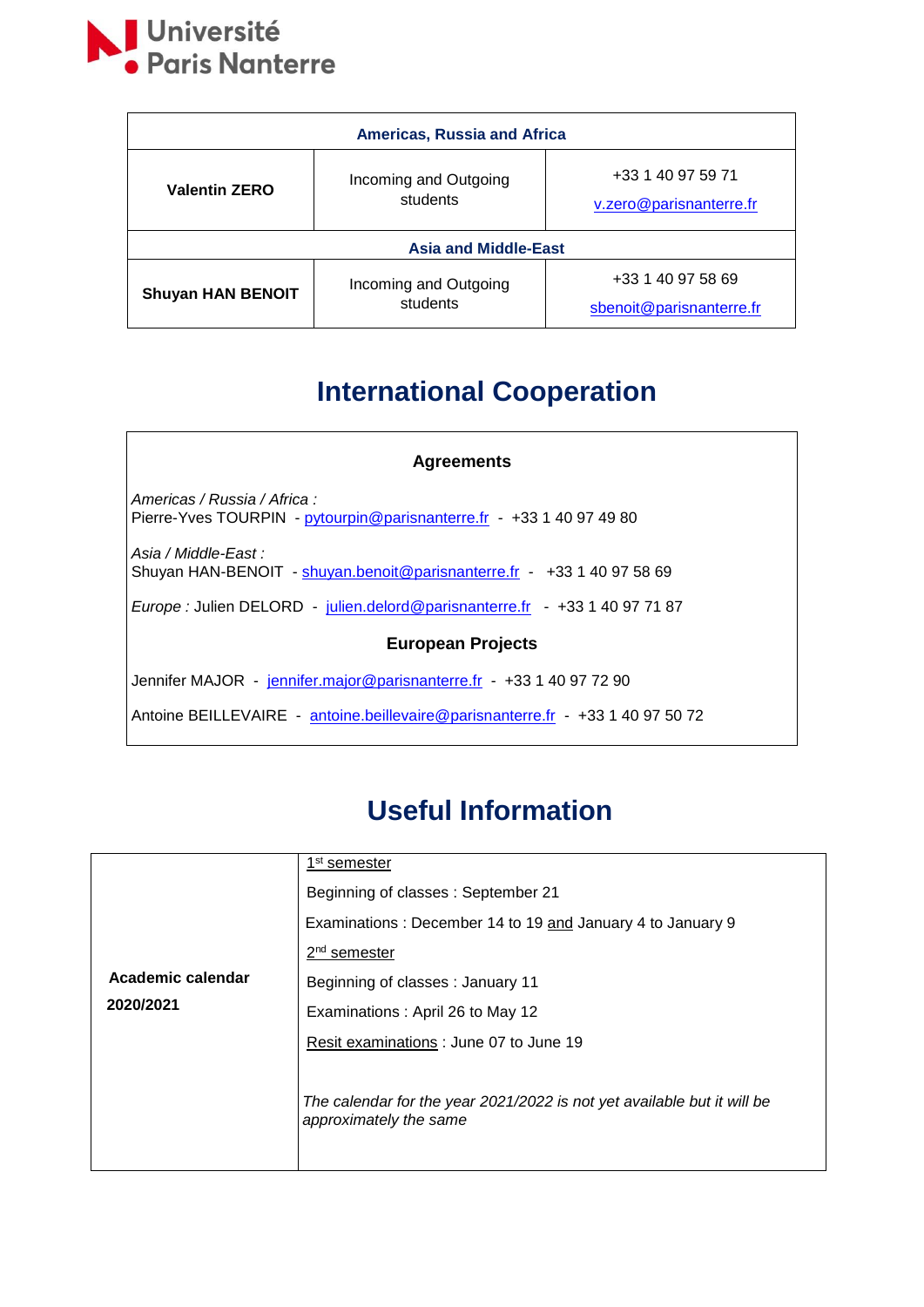

| <b>Nomination and</b><br><b>Application deadlines</b> | $1st$ semester : May 15<br>2 <sup>nd</sup> semester : October 31                                                                                                                                           |
|-------------------------------------------------------|------------------------------------------------------------------------------------------------------------------------------------------------------------------------------------------------------------|
|                                                       | Full instructions on our webiste                                                                                                                                                                           |
| <b>Students with disabilities</b>                     | Contact Person: Karine NIZAN - karine.nizan@parisnanterre.fr<br>More information on our website                                                                                                            |
| <b>Academic Offer</b>                                 | How to choose your courses, here.<br>To know more about :<br>French courses – intensive session ("stage intensif") before the beginning of<br>the classes and French certificates during the academic year |
| Minimum Language<br>Requirement                       | Courses taught in French: B1 in French<br>Courses taught in English: B1 in English<br>Certificate, language test or attestation required.<br>→                                                             |

### **Welcome Desk**

| <b>Contact and Information</b> | Our welcome desk is here for international students for all the<br>practical questions of their stay: accommodation, health, transport,<br>bank account, etc.<br>https://www.parisnanterre.fr/welcome-desk/<br>welcomedesk@liste.parisnanterre.fr                         |                                                                                                                                                                                             |
|--------------------------------|---------------------------------------------------------------------------------------------------------------------------------------------------------------------------------------------------------------------------------------------------------------------------|---------------------------------------------------------------------------------------------------------------------------------------------------------------------------------------------|
| <b>Housing</b>                 | University Paris Nanterre has set up various partnerships to assist<br>international students in their search for accommodation.                                                                                                                                          |                                                                                                                                                                                             |
|                                | Europe:<br>The affiliation to the French social<br>security system (health<br>insurance) is free for all students.                                                                                                                                                        | <b>Non-Europe</b><br>The affiliation to the French social<br>security system (health<br>insurance) is free for all students.                                                                |
| <b>Health insurance</b>        | Students from European Union,<br>European Economic Area or from<br>Switzerland, remain attached to<br>the health insurance of their<br>country of origin. The European<br>Health Insurance Card will allow<br>you to be reimbursed for your<br>health expenses in France. | Students who are not from<br>European Union, European<br>Economic Area or Switzerland<br>will be able to register for the<br>health insurance on the website:<br>etudiant-etranger.ameli.fr |